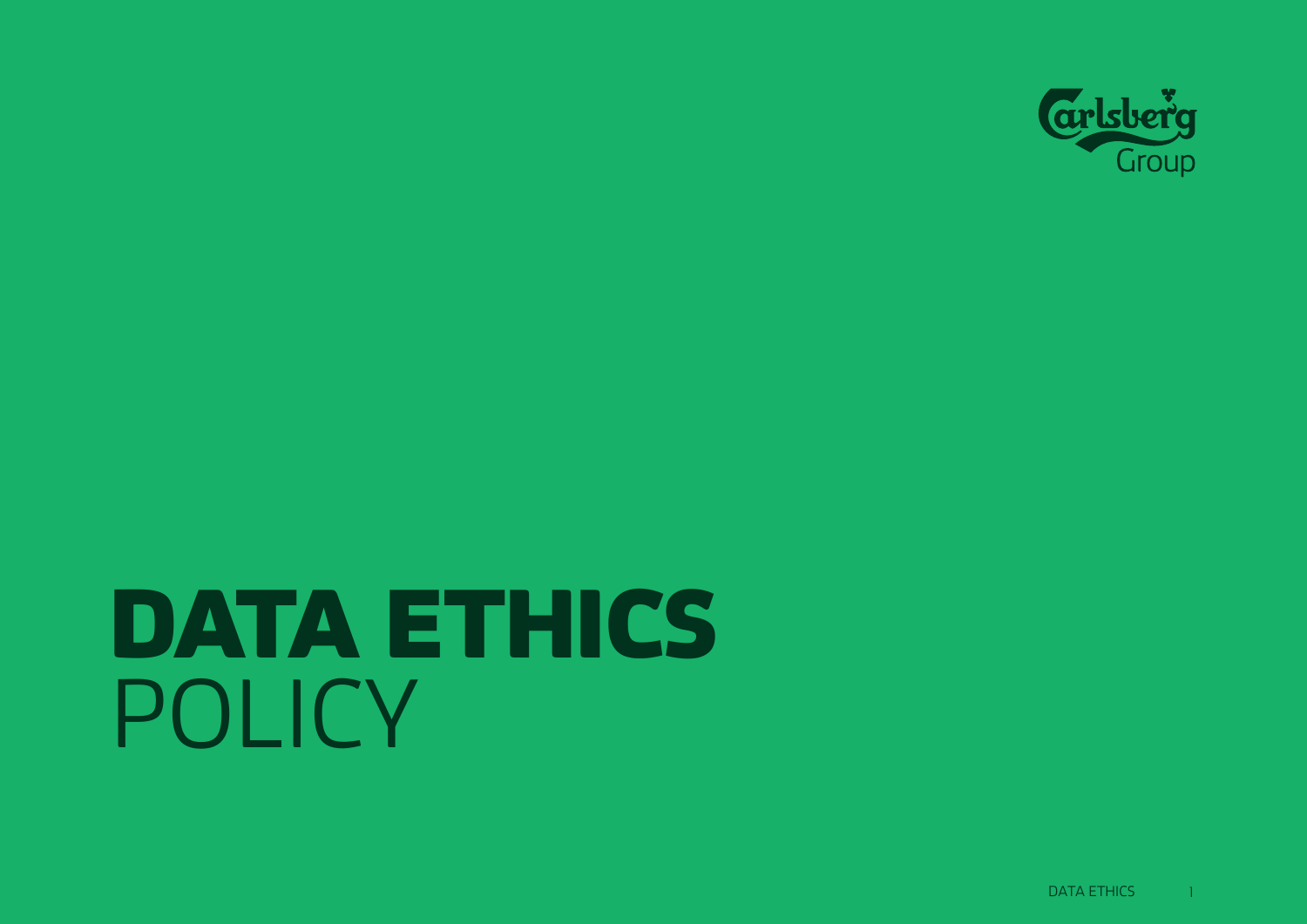### INTRODUCTION

In our increasingly connected and data-driven world, the free exchange of personal and business information has become essential to consumers, businesses, and society at large. Yet, the opportunities of data digitalization also bring risks of misuse that threaten both individual privacy and a fair marketplace.

This fast-paced, digital business environment is constantly evolving, setting a very different scene compared to when Carlsberg was founded in 1847. One thing has never changed for us, however: The Carlsberg Group is committed to earn and keep the trust of our consumers, business partners, employees, and other stakeholders as we strive to brew for a better today and tomorrow.

## **SCOPE**

This policy applies globally to the management, employees and contract workers of all entities in the Carlsberg Group.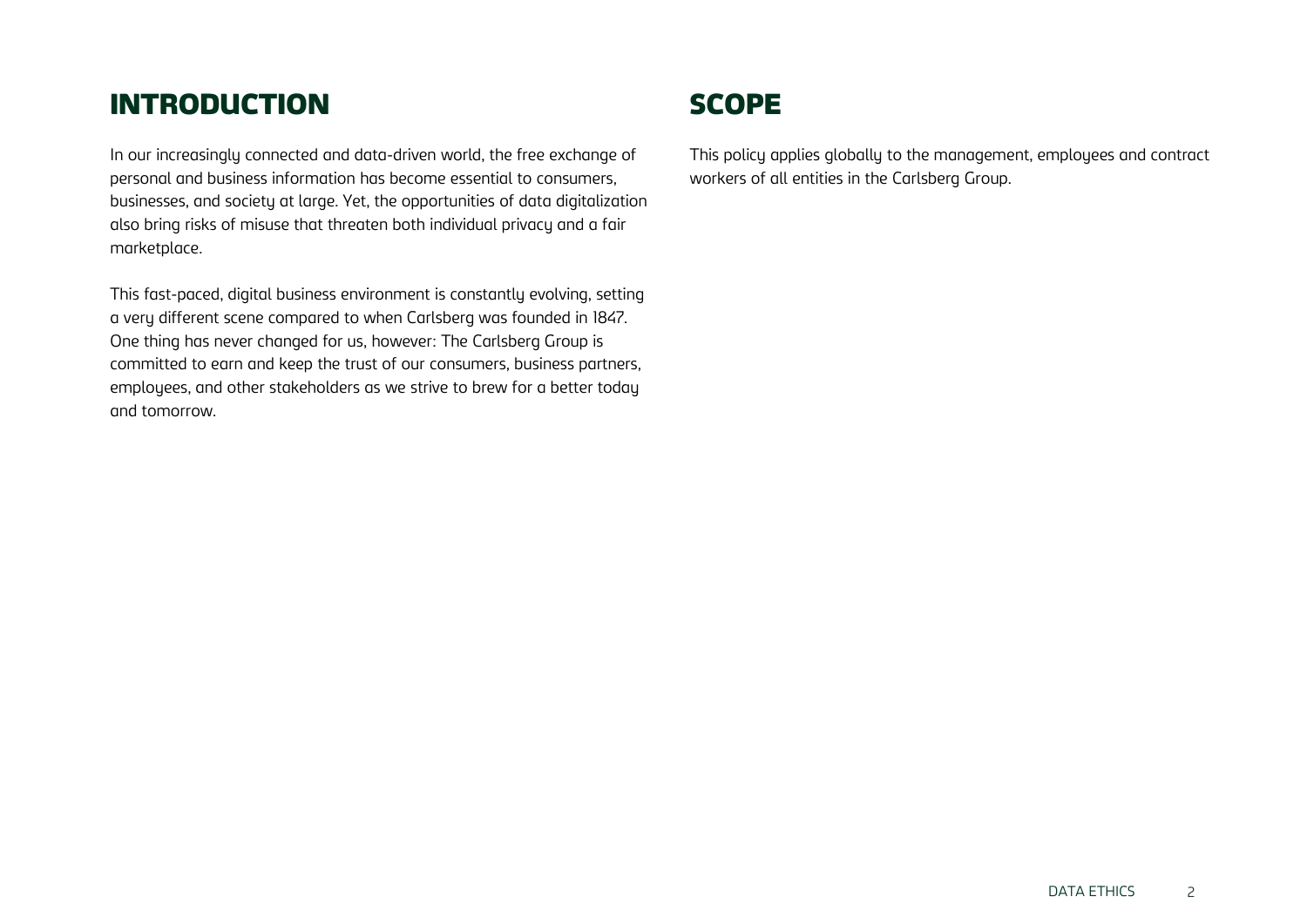## REQUIREMENTS

#### 1. WE KEEP DATA SAFE

**1.1.** The Carlsberg Group's IT capability is a strong business driver in the relationships with our consumers, customers, business partners, and on-site as well as remote workers. Accordingly, we take very seriously the expectations of these stakeholders that any data shared and used – whether personal data or business data – is protected through robust security features, effective processes for their implementation, and reliable IT applications and providers.

**1.2.** The Carlsberg Group commits to safeguarding the digital well-being of our many stakeholders and all of their data in our care, including in our information systems, from the exponentially growing risks of illegal and damaging conduct by individuals or groups acting either carelessly or intentionally for financial gain or other pernicious reasons.

#### 2. WE FOLLOW DATA PROTECTION LAWS

**2.1.** The Carlsberg Group recognises the importance of having legally effective and meaningful privacy and data protection standards in place, applicable to all of our business activities. This is necessary not only to comply with the many evolving regulatory requirements across our global markets, but also to promote the trust of those countries' citizens, leaders, and business communities.

2.2. We gain these stakeholders' trust by respecting the political choices and community concerns that have been expressed through their local privacy laws. To assist with our local compliance efforts, the Carlsberg Group directs that all personal data, however and wherever used in our business operations, must be handled strictly in accordance with our global privacy and data protection standards, set out in our internal policies.

#### 3. WE USE DATA RESPECTFULLY

**3.1.** At the heart of the Carlsberg Group are the people who contribute to our success and enjoy our beverages all over the world. For our workers, our commitment to a fair, respectful, safe, and non-discriminatory workplace includes the lawful, fair, and limited handling of their data as part of our working relationship.

**3.2.** When collecting and using consumer data to better produce and market our products, the Carlsberg Group does so ethically, for example, by not acting in any way to promote drinking to minors, by enabling consumers' autonomy over how their data is processed through transparent privacy notifications, and by lessening the privacy impact of digital technologies that we use.

**3.3.** The Carlsberg Group respects individual privacy as part of our greater commitment to ethical business conduct and stakeholder dignity.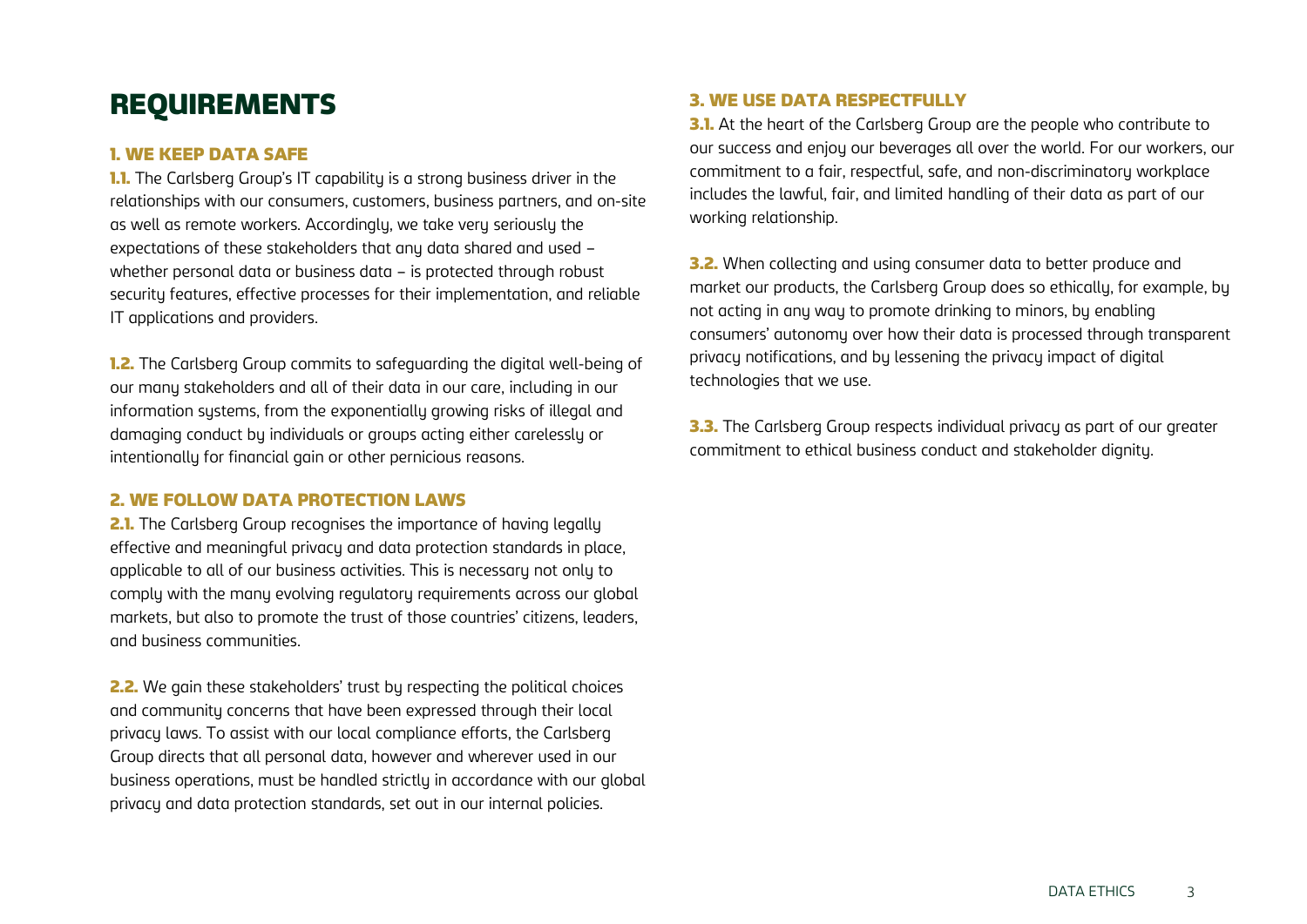## ROLES AND RESPONSIBILITIES

| <b>Roles</b>                                                                | <b>Responsibilities</b>                          |
|-----------------------------------------------------------------------------|--------------------------------------------------|
| <b>ExCom</b>                                                                | Responsible for Policy approval and endorsement. |
| <b>Group legal &amp; Compliance</b>                                         | Policy owner.                                    |
| <b>Management, employees and contract</b><br>workers of all entities in the | Responsible for adhering to this policy.         |
| <b>Carlsberg Group</b>                                                      |                                                  |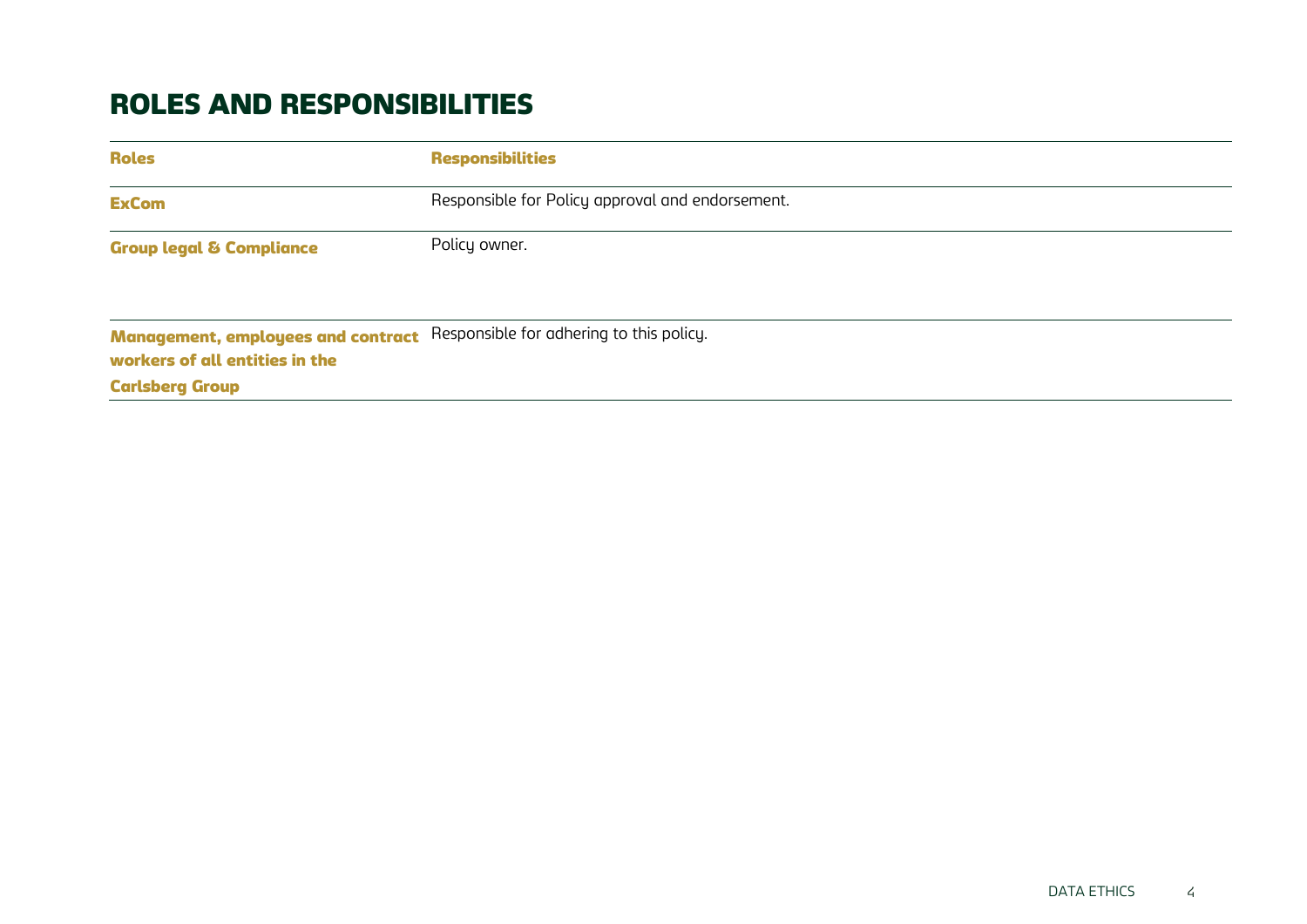## **DEVIATIONS**

Exceptions to this policy shall not be granted, unless exceptional conditions exist or the policy is obviously not applicable. Any request for an exception shall be put in writing to the policy owner. The policy owner shall assess and decide on each request individually. Exceptions shall be duly logged and documented.

## POLICY REVISION

This Policy will be reviewed when needed but as a minimum every second year. It may be amended at any time with the approval of ExCom. In the event of any discrepancies between the English version of this Policy and a translated version, the English version is binding.

## CONTACT

For more information, please reach out to the office of the CIO.